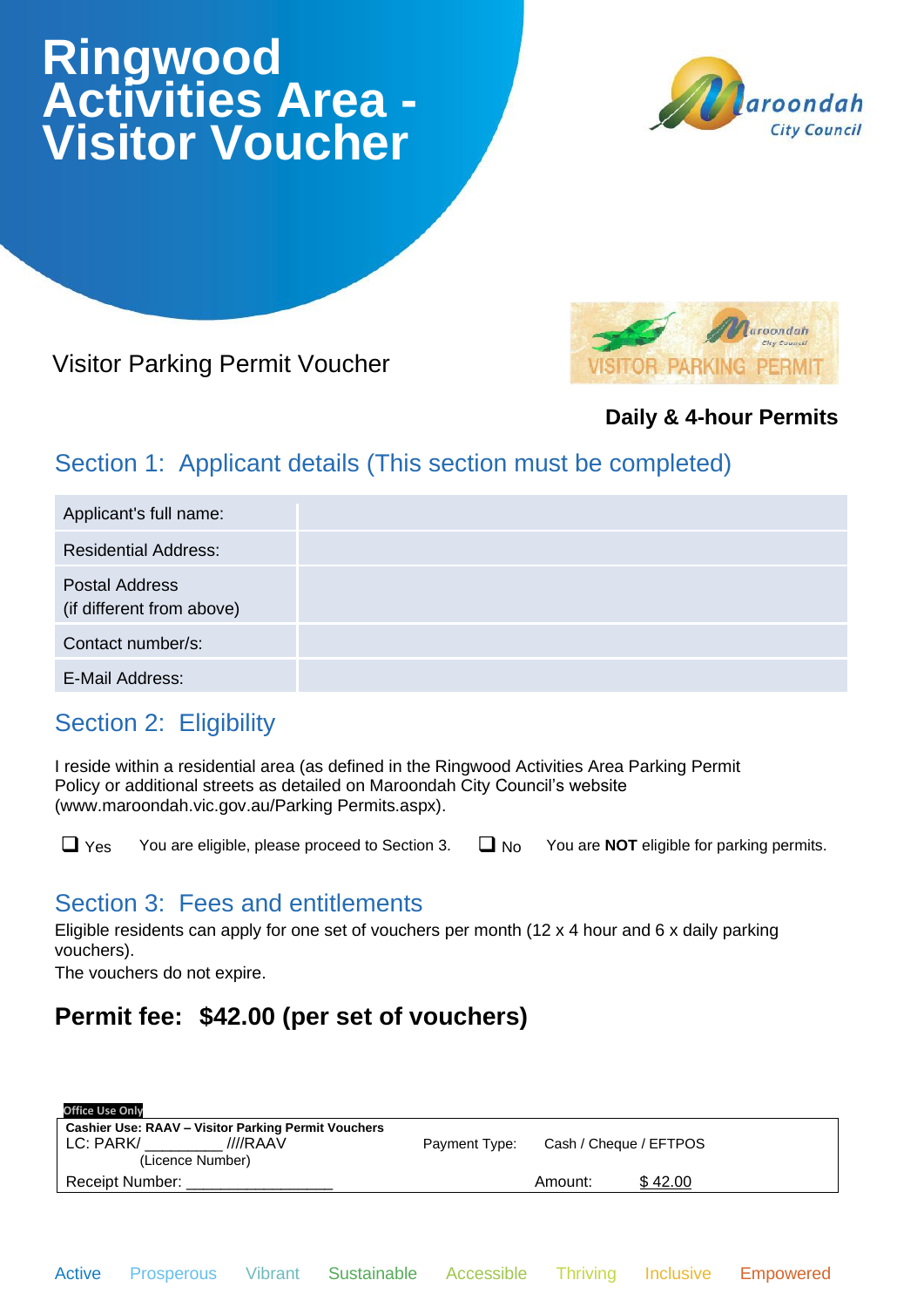#### Section 4: Proof of Residency/Entitlement

Previous Applicant: ❑ Yes ❑ No If **YES**, Please provide previous Permit Number:

If **NO,** please supply a copy of 2 documents from the following list that show your current residential address:

| Electricity account | ⊔      | Lease or tenancy agreement       |
|---------------------|--------|----------------------------------|
| <b>Gas Account</b>  | ⊔      | Rent receipt                     |
| Telephone account   | $\Box$ | Drivers licence (front and back) |
| Water account       | $\Box$ | Letter of tenancy from landlord  |

#### Section 5: Statement of acceptance (This section must be completed)

I declare that I am a permanent resident at the above address and that the information I have provided is true and correct. I have read, understood and agree to Maroondah City Council's Ringwood Activities Area Parking Permit Policy. I will ensure that the vouchers are not sold, transferred or assigned to another party and will be solely used for purposes as stated. I agree to return the vouchers to Maroondah City Council if my eligibility changes. I understand that the fees are non-refundable. I acknowledge information found to be false in support of the application may result in the vouchers being cancelled.

| Signature | 1101110 |      |
|-----------|---------|------|
|           |         |      |
|           |         |      |
|           |         | Date |

#### How to apply

Name

Please return this form along with supporting documents and applicable fee via one of the methods below.

**MAIL** Maroondah City Council PO Box 156 Ringwood VIC 3134

**IN PERSON Realm**, 179 Maroondah Hwy, Ringwood **Croydon Service Centre,** Croydon Library, Civic Square, Croydon

**EMAIL** maroondah@maroondah.vic.gov.au **FURTHER INFORMATION Phone:** 1300 88 22 33 **TTY:** 1800 555 677 (hearing/speech impaired) **Web:** www.maroondah.vic.gov.au

*Maroondah City Council is committed to protecting your privacy as prescribed by the Privacy & Data Protection Act 2014 and the Health Records Act 2001. The information you provide on this form is being collected by Maroondah City Council for the strict purpose of conducting Council business. Your information will not be disclosed to any external party without your consent, unless Council is required or authorised to do so by law. Failure to provide the information requested may make you ineligible to receive the service or be part of an event/function that is the subject of this form. Any access to the information, amendments that may be required or any privacy enquiries may be directed to Council's Privacy Officer & Health Records Officer on 9298 4211 or email - [privacy@maroondah.vic.gov.au](mailto:privacy@maroondah.vic.gov.au)*